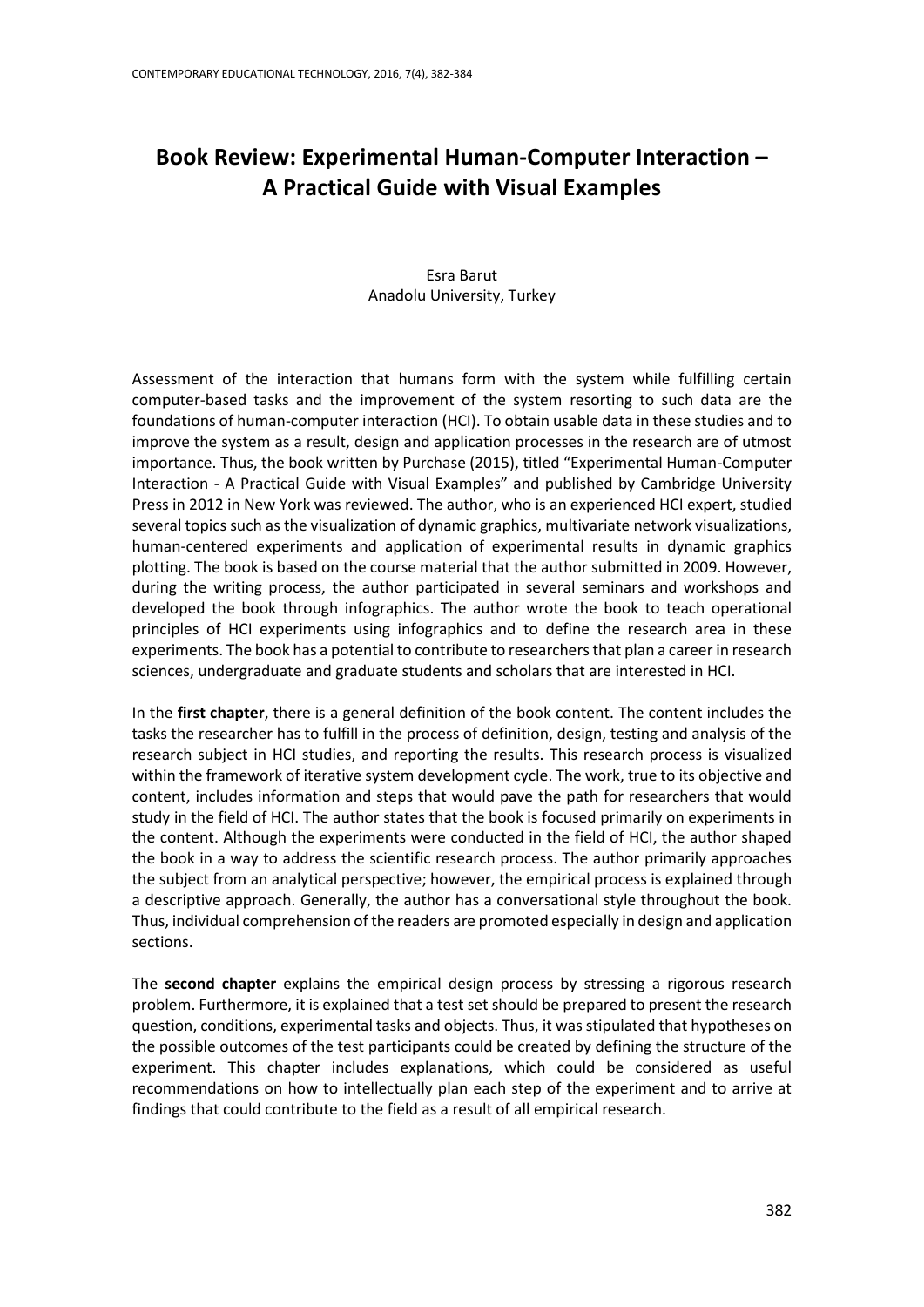In the **third chapter**, instructions about the steps that researchers should follow during the experiments are discussed. Thus, it was stated that the participants need to focus on the study process in the experiment, deliberate on what they should do during the experiment and to make decisions accordingly. These decisions concern dividing the participants based on the current conditions, experimental parameters and measures, process material and improvement of the participants. It is also mentioned that, after all decisions are made, pilot experiment should be conducted and ethics committee approval should be obtained. This information would contribute to the researcher in the initial process of the experiment and prevent potential problems that could be experienced during the future processes.

In the **fourth chapter**, the author discusses the need to collect different type of data and the distribution of data types. The author engages in short descriptions about qualitative and quantitative data and provides examples for data types and how to analyze these types of data. Qualitative and quantitative data are summarized in a table based on data collection and analysis processes and 5P (performance, preference, perception, process, product) categories. However, data collection process is not detailed. In the chapter, only qualitative analysis methods are discussed.

The **fifth chapter** addresses the statistical steps that would be beneficial in analysis of quantitative data obtained as a result of comparative experiments. Several quantitative analysis methods, including simple data analysis and comparative and complex analyses that could be conducted on data obtained from HCI experiments are explained using examples. In the chapter, typical steps of quantitative data analysis are discussed in four phases and identified with an algorithm. It is stated that quantitative measurements do not mean the participants have demonstrated their comprehensive and cognitive activities honestly and these should be supported with qualitative data. Although the expression that the limitations of quantitative data analysis could be compensated with qualitative data guides researchers, mixed method studies are not discussed which could be considered as a limitation of the chapter. The chapter is like a small quantitative data analysis guide. Future editions of the book could include diversified qualitative analysis methods and advanced data analyses that could be utilized in HCI tests.

In the **sixth chapter**, how to report the experiment for publication, how to generalize the results and limitations of the study are discussed. In addition, a suitable structure for the reporting process is recommended. Furthermore, views of the critics that shared the same approach with the author are also mentioned. However, mentioning the critics with alternative views could have contributed more to the reporting process. In this chapter, it is interesting to see that an attempt was made to reduce the stereotypes and concerns of the reader through mentioning the necessity to tell a good story in the article following the identification and accurately defining the research question, to discuss the design process and limitations, and to provide information about the validity and reliability of the experiment, which overall was a useful approach.

The seventh chapter provides solutions for probable problems that could be faced in HCI experiments. It is stated that good ideas should be noted before starting an experiment for risky situations that could occur. These possibilities should carefully be considered, necessary warnings should be issued and all parties should be ready beforehand. The information provided in the chapter specifically includes valuable knowledge for new researchers to protect themselves and take precautions against risks from possible hazards along with possible solutions for the problems they face.